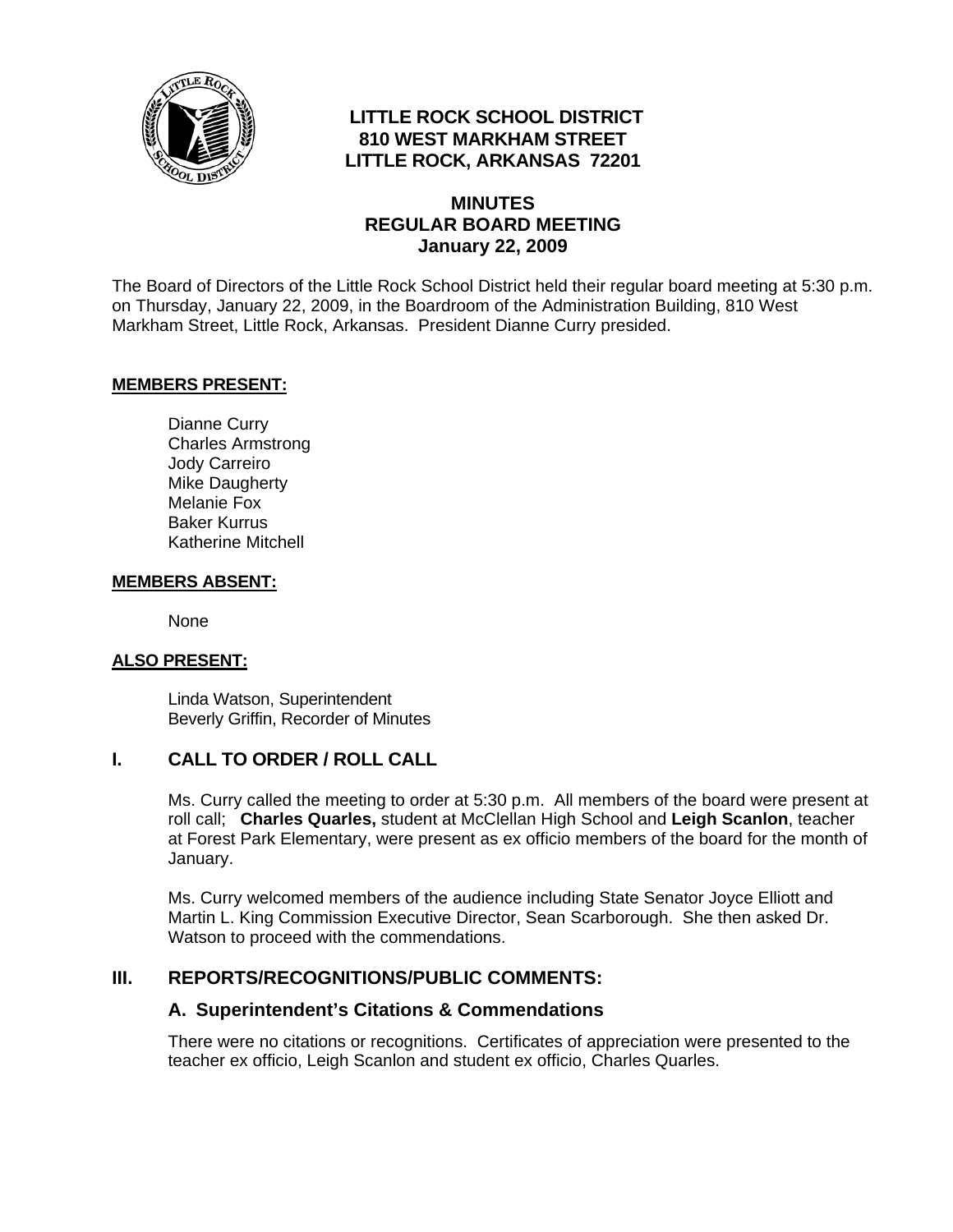### **B. Partners in Education**

Prior to the partnership presentation, Debbie Milam reminded the audience that January is National Mentoring Month. She thanked her mentor, Brownie Ledbetter, who happened to be in the audience. She encouraged participation in the many partnership opportunities available in the district.

Ms. Milam presented new school / business partnerships for the board's consideration and approval.

**Bale Chevrolet Honda,** represented by members of the Bale family, partnering with **Bale Elementary School**, represented by *Barbara Anderson* and *Carol Blann* 

Dr. Mitchell made a motion to accept the partnership; Ms. Fox seconded the motion and it **carried unanimously**.

### **C. Remarks from Citizens**

**Terrence Bolden**, president of Community Advocates for Public Education (CAPE) addressed the board regarding the organization's focus on ensuring equal access to educational opportunities for all students. He briefly discussed the significance of the historical events related to the inauguration of Barak Obama and the celebration of the Dr. Martin Luther King birthday holiday.

Mr. Bolden then asked the board to consider what is best for all children in the school district as they address the budget reduction items on the agenda later in the meeting, saying that "inaction is not an option." He stated that CAPE supports the reduction of central office administration before budgets are cut at the school level. He asked that program evaluations be given a higher priority in order to eliminate programs that aren't working. The group also opposed the closure of Woodruff and asked that each district facility be maintained at a high level. He closed by asking the board to think about the children and to put the needs of the students ahead of their own special interests.

**Angela Tolbert** and **Dennis Burrow** spoke to the board regarding formation of the Little Rock Truancy Committee. Ms. Tolbert thanked the board for their support of the dropout prevention task force, and she stated that truancy has an impact on the overall dropout rate. She asked for support in pursuing proactive and preventive efforts to reduce truancy and promote graduation. They are seeking greater community involvement and legislation to form a truancy board. She distributed a copy of the proposed legislative act and she asked the board to consider development of a policy in the LRSD that would create a district truancy board. Ms. Tolbert suggested that this board include representation from the school district, the police department, the city board, the mayor's office, the prosecuting attorney's office, and other representative from the community, the business community, and the chamber of commerce. They asked that the board move quickly to have the Truancy board in place by the fall of 2009.

### **D. Little Rock PTA Council**

**Patty Barker** reminded the board of the upcoming Founders' Day luncheon, February 10<sup>th</sup>, at the Second Presbyterian Church. She thanked Mr. Peterson and others at the Metropolitan Career & Technical Center's culinary arts program for providing the January Council Meeting luncheon.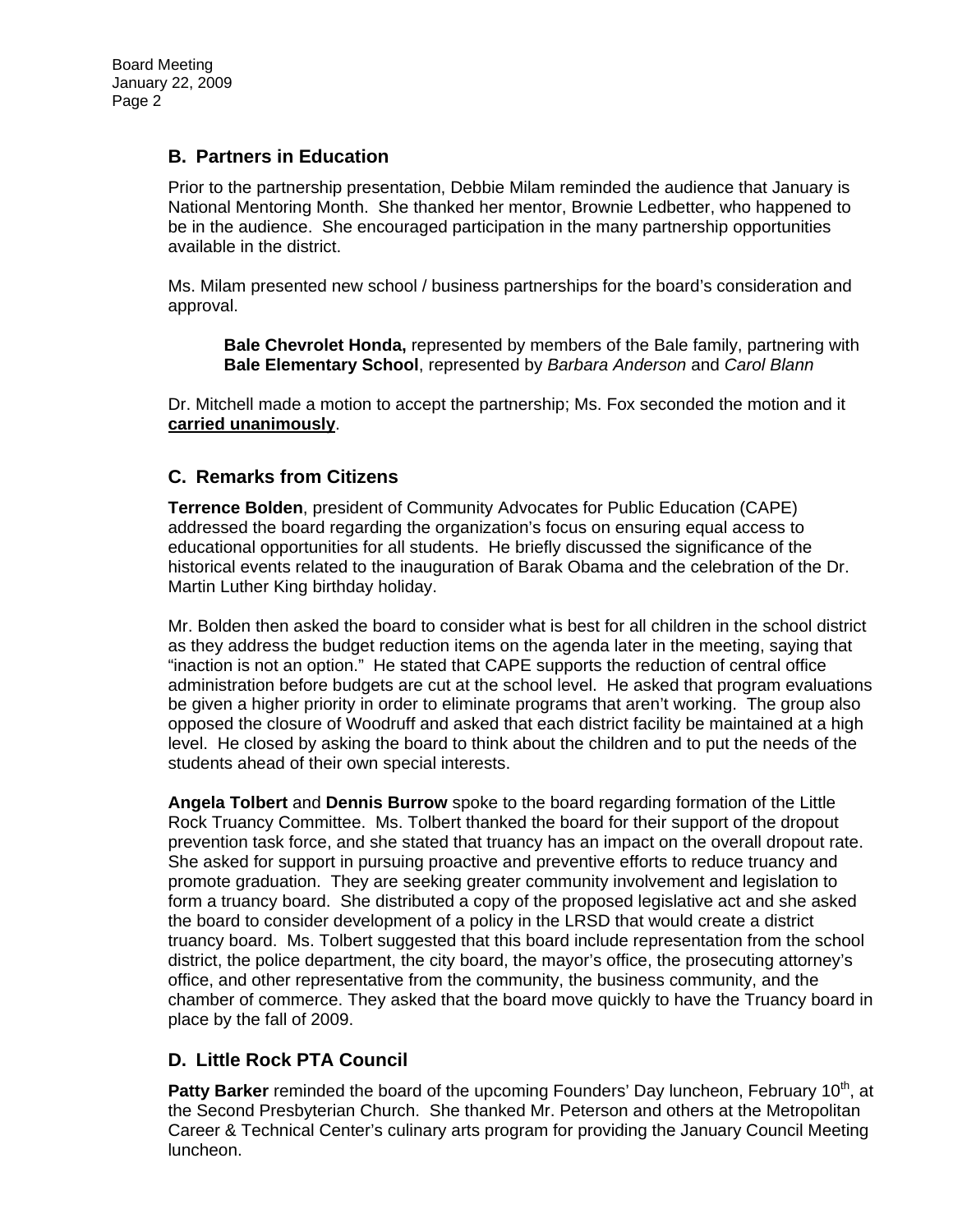Ms. Barker also welcomed Senator Joyce Elliott and thanked her for focusing on education in her work at the capitol. Ms. Barker stated that she and Senator Elliott served together on a legislative task force for reducing the achievement gap, and she encouraged the district to continue with ongoing efforts to increase parental involvement in the schools. She pledged continuing support of the PTA Council in efforts to involve parents and community members.

# **E. Little Rock Classroom Teachers Association**

**Cathy Kohler** addressed the board and asked other members of the Classroom Teachers' Association executive board to stand with her. She directly addressed the student ex officio, saying that the presence of the student each month reminds her of why we are here, and that quality public education is for every student. She noted that although it is not appropriate for the CTA to take a stand on the budget reduction recommendations, they will advocate for cuts that have the least impact on the classroom learning conditions and on employee working conditions. She asked the board to unite to form a district which serves all students equally.

Ms. Kohler reminded the board that there was a rally scheduled for Saturday morning at 10:00 a.m. on the steps of the state capitol. The group is asking for the state to increase funding for public school health insurance.

# **IV. REPORTS AND COMMUNICATIONS**

### **A. Remarks from Board Members**

**Ms. Fox** thanked the speakers and expressed support for the formation of a truancy committee and district policy.

**Mr. Carreiro** reminded listeners how blessed we are to live in such a great country, stating that "only in America can two diverse powers shake hands and pass the baton in peace." He reminded the audience that the LRSD open enrollment period begins next week and he encouraged parents to consider enrollment in the LRSD. "We have a great school district . . . better than anything else out there." He acknowledged the tough budget decisions to be made, but stated that he was grateful that the decisions aren't as difficult as they could be.

**Dr. Mitchell** thanked the speakers who addressed the board and stated that she was encouraged by the remarks, which indicated that the public really wants to be involved in our schools and in our district. She thanked them and encouraged them saying, "we are willing to accept your assistance, we need you and we are pleased that you have come forth with an offer to assist us." Dr. Mitchell reported that she had visited Forest Heights Middle School for the media tour of the new facility, and that she had read to second grade students at Chicot Elementary School. She has pledged to go at least once a month to read to the students.

**Mr. Kurrus** thanked the audience and Senator Elliott for attending the meeting. He also expressed appreciation to the North Little Rock School District board for having the courage to challenge the recent tax increment financing decision in the city of North Little Rock, explaining that this particular TIF district would capture revenue from properties that have already been redeveloped, diverting funds back to the city that should be directed to operation of the schools.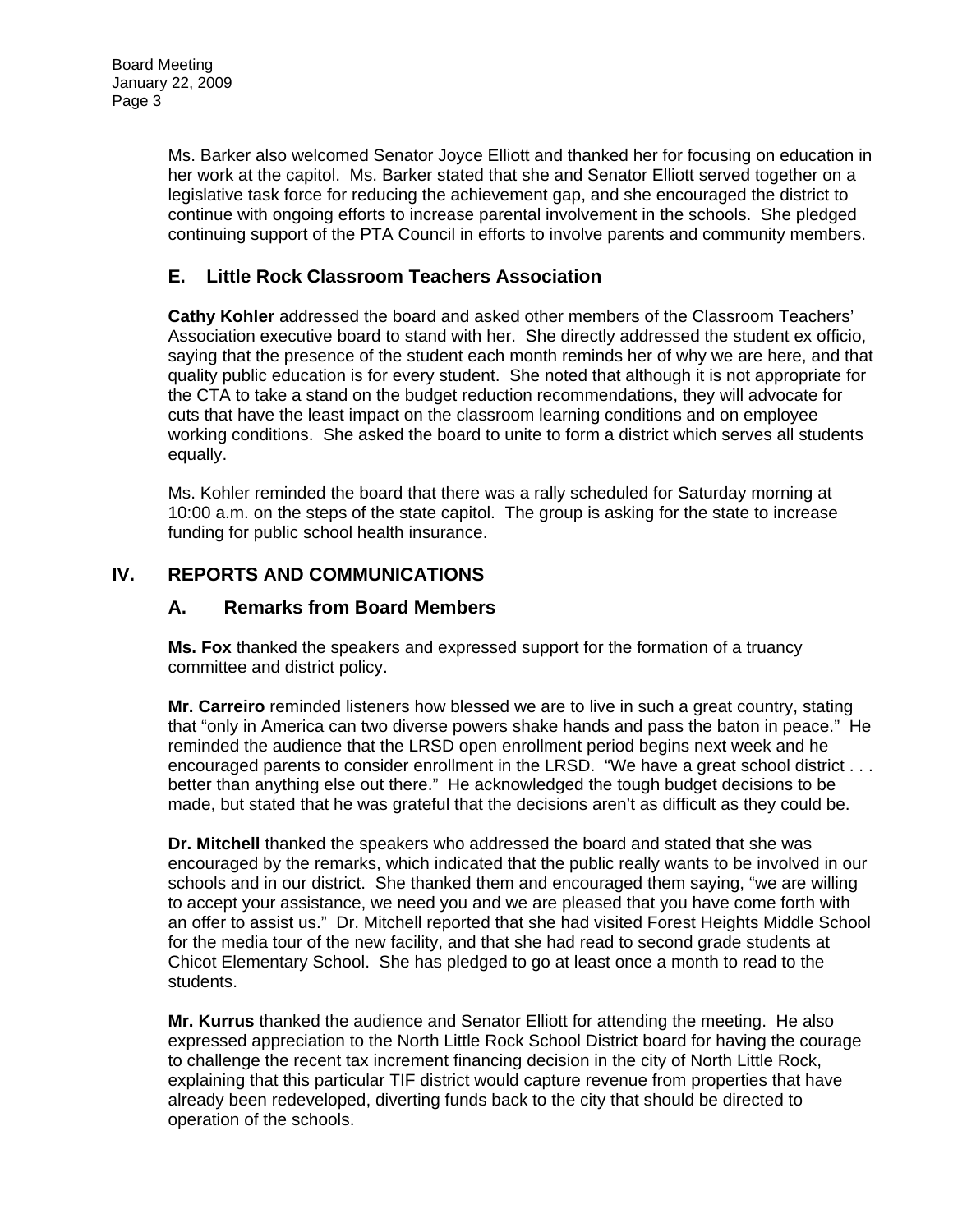Mr. Kurrus closed by encouraging listeners to check out the Little Rock School District, "give us a chance, give us a look . . . you will be pleased with the product that we offer."

**Dr. Daugherty** agreed with the comments made by Mr. Carreiro, saying that it was wonderful to serve on a board with good people. ". . . we are going to argue, fuss and fight because we think differently and we have passion for our beliefs." He assured the audience that even though board members may disagree; they all believe in providing quality educational opportunities and they would come together when the tough decisions have to be made.

**Mr. Armstrong** thanked the audience members who addressed the board and encouraged participation in the school district by the business community, parents, and others. He asked for continuing support saying that the future would be lost if we lose quality public education. He expressed confidence in President Obama's plans for improving American education and closing of the achievement gap. He asked for continuing support in marketing our product and motivating our students to do their best.

**Ms. Curry** thanked the speakers for their comments. She said that her "heart was lifted" on Tuesday with the swearing in of the new president and with the peaceful transition. She encouraged listeners to continue to pull together, work together, to make a difference in our city, state, country.

**Ms. Scanlon**, teacher ex officio, commented from a teacher's perspective and encouraged continuation of early intervention with the three and four-year-old programs.

# **B. Legal Update**

**Chris Heller** provided a brief update for the board's information. He had attended a joint budget meeting earlier in the day at the state legislature where Senate Bill 48, proposed by Senator Hendren, was discussed. This bill would eliminate state desegregation funding for the three districts in Pulaski County and would shift those funds to the state teacher retirement system. Mr. Heller expressed belief that a majority of the legislators would recognize that this would put the state in a difficult position with the federal courts. He reminded the board that when the state proposed a few years ago to create a school district in Jacksonville without going through the federal courts, they were harshly criticized. Mr. Heller promised to keep the board informed on this and other education-related bills and legislation.

Mr. Heller also reported that he had continued meeting with the other parties involved in the desegregation settlement. They are continuing to work on a proposal that would be supported by all the parties and could be presented to the state for consideration. Their discussions have resulted in modifications which were provided by Mr. Heller to board members in draft form.

Mr. Heller responded to questions from the board regarding the approval of additional charter schools in Pulaski County, with Dr. Daugherty noting that fourteen of the twenty-four charter schools in the state are located in Pulaski County. He asked Mr. Heller to continue discussions with the state and other parties to determine what the LRSD can do to prevent additional charters, to get the state to enforce oversight at the state level, and to ensure that the current charter schools are operating as specified in their charter applications.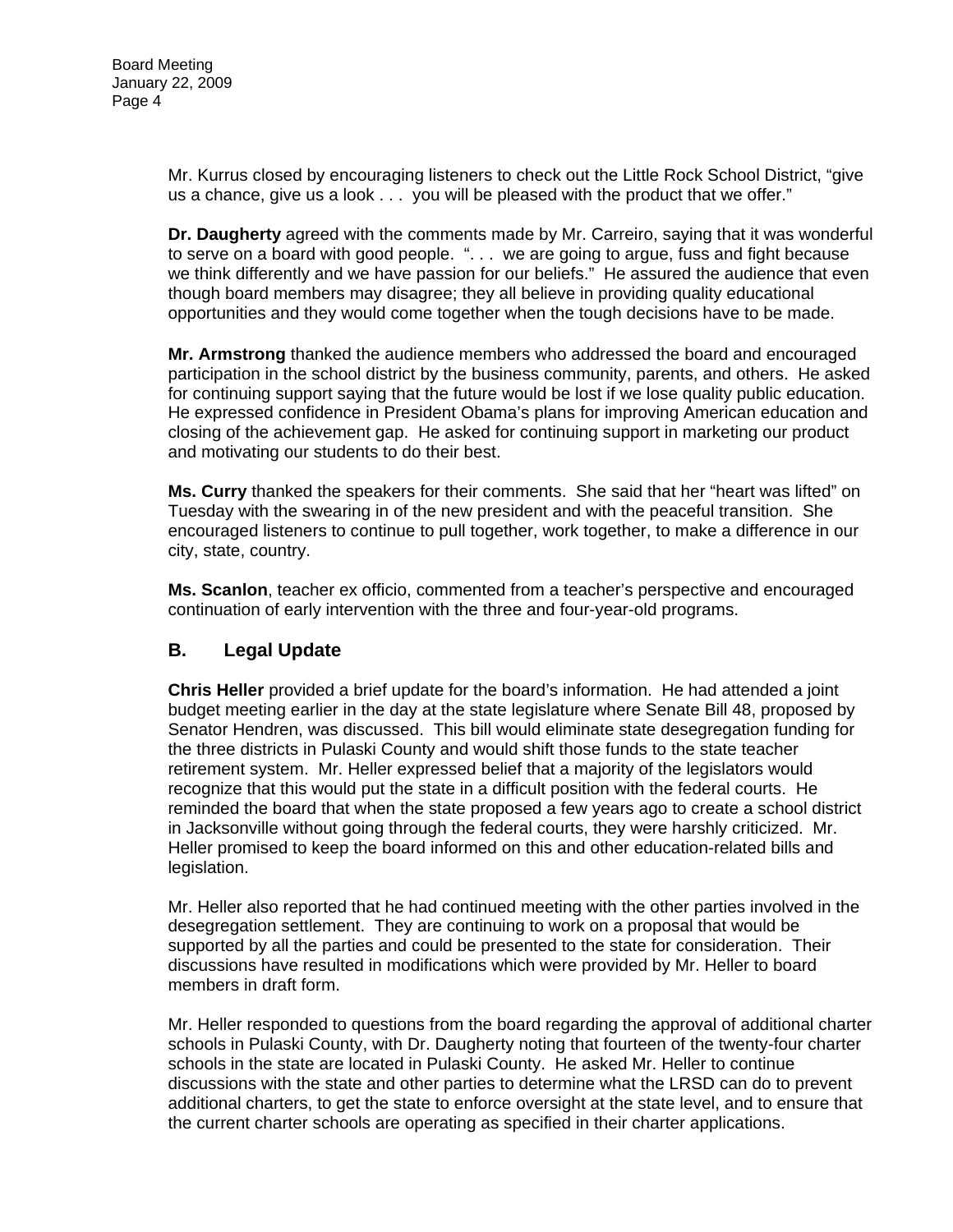Mr. Heller agreed with Dr. Daugherty and stated that he doesn't believe the state is currently enforcing the charter school laws and regulations, but that the issue was one that should be pursued in the legislature with discussions between the school district, the Pulaski County delegation, and the state board of education.

Mr. Kurrus thanked Mr. Heller and stated that he supported attempts to settle the desegregation suit with the state. The stated that the proposal presented by Mr. Heller seemed to be a fair, and he encouraged "give and take" on the terms of the settlement. The board agreed by consensus to approve Mr. Heller's submission of the settlement proposal for the desegregation.

Mr. Kurrus made a motion to suspend the rules for consideration of a settlement proposal presented by Attorney Khayyam Eddings. Mr. Carreiro seconded the motion and it **carried unanimously**.

As part of the legal update, Mr. Eddings provided a settlement agreement between the LRSD and All Season's Roofing. The suit alleged that because our roofing bids required the use of a certain manufacturer's product, it restricted certain vendors from bidding on jobs within the district. The settlement recommended removing limitations on specific manufacturers' products and did not impose a financial penalty for previous restrictions. Mr. Kurrus made a motion to approve the settlement; Dr. Daugherty seconded the motion and it **carried unanimously**.

## **C. Summary – IRC and Other Administrative Staff**

Summary reports of staff at the district's instructional resource center and other administrative staff were provided as part of the board's agenda. No additional information was requested.

# **D. Budget Update**

Chief Financial Officer Anne Elfrink provided an overview of the west Little Rock School construction project as requested by the board. The agenda included summary information on the funding available and the projected need for issuance of second lien bonds.

# **E. Federal Programs Budget Update**

Mr. Adams provided a report as part of the board's agenda and he was present to respond to questions. Ms. Fox expressed concern regarding parent involvement funds at the local schools, indicating that these funds weren't being spent at all in some instances. She asked the administration to determine what can be done to encourage schools to hold parent night and to use those funds to encourage and increase parental participation.

# **F. Internal Auditors Report**

Mr. Becker's report was provided as part of the board's agenda. No additional information was requested.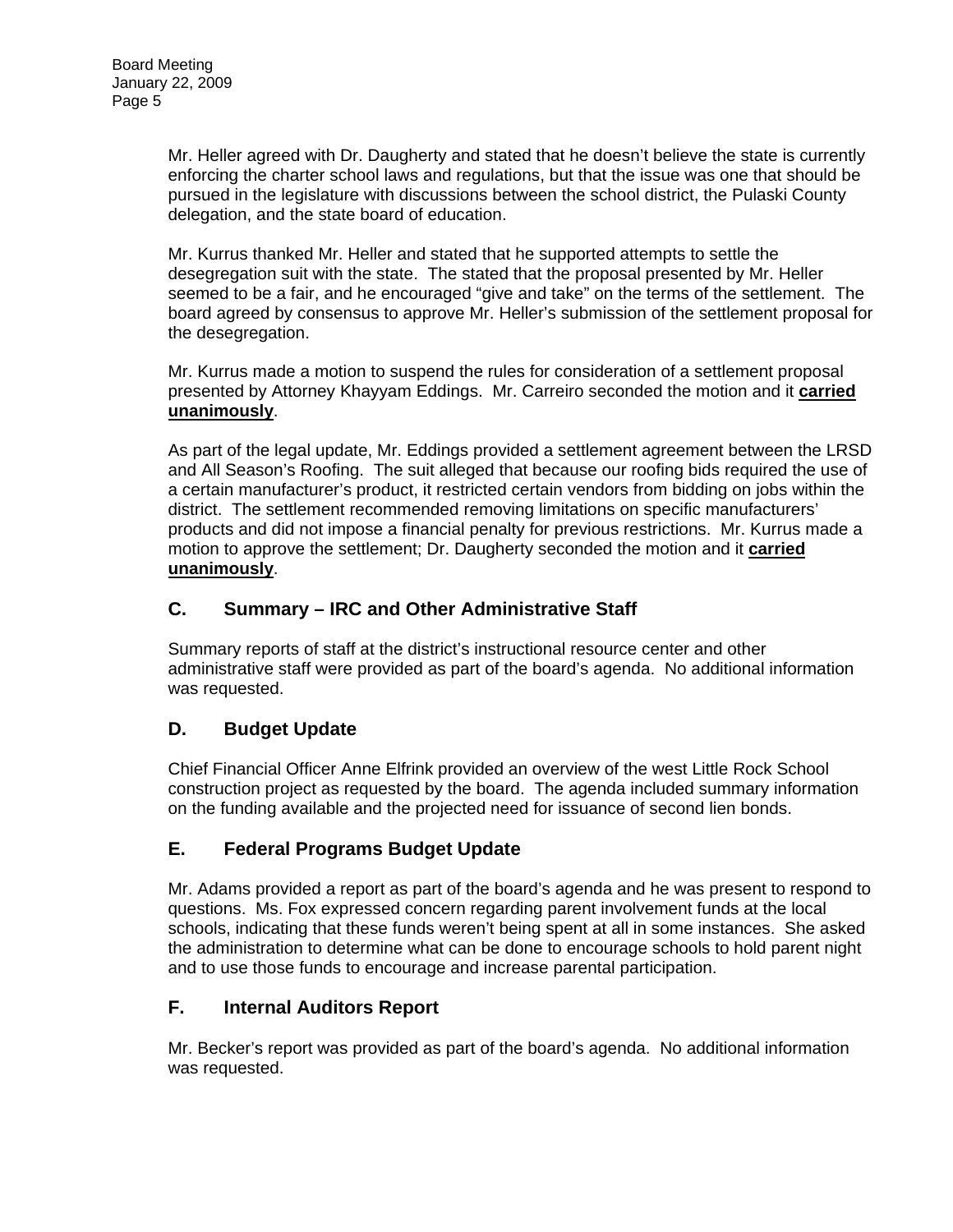# **V. APPROVAL OF ROUTINE MATTERS**

### **A. Donations of Property**

The Board was asked to approve acceptance of recent donations to the District. Charles Quarles, student ex-officio representative, read the listed donations. Mr. Armstrong made a motion to accept the donations as listed; Dr. Daugherty seconded the motion, and it **carried unanimously.** Donations are listed in the following chart:

| <b>SCHOOL/DEPARTMENT</b>               | <b>ITEM</b>                                                                                                  | <b>DONOR</b>                                                          |
|----------------------------------------|--------------------------------------------------------------------------------------------------------------|-----------------------------------------------------------------------|
| Central High School                    | Three (3) 86" x 128" NFPA-certified<br>fire resistant table covers, falued at<br>\$195,00 each               | Ms. Deborah Schwartz                                                  |
| <b>LRSD Computers for Kids Program</b> | \$1,000 check to the Computers for<br>Kids Scholarship Fund                                                  | LR Public Education Foundation, as<br>underwritten by Bank of America |
| <b>LRSD CHESS Clubs</b>                | \$5,000 check to defer costs<br>associated with chess competitions,<br>trophies, and general operating costs | Anonymous                                                             |

#### **DONATIONS**

### **B. Minutes**

Minutes from the regular board meeting in December 2008 and from a special meeting on January 8, 2009, were presented for the board's review and approval. Mr. Armstrong moved to approve the minutes as submitted; Mr. Carreiro seconded the motion and it **carried unanimously**.

# **VI. BOARD POLICY & REGULATIONS REVIEW**

### **A. Second Reading: IKF – General Education Graduation Requirements**

As district programs change and state standards are revised, district policies are updated in order to remain consistent and accurate. The International Baccalaureate Diploma Program at Hall was added since Policy IKF was last updated, and Arkansas accreditation standards require that the Smart Core Curriculum and Core Curriculum graduation requirements consist of the same number of units.

Policy IKF has been updated to reflect these changes. The listing of graduation requirements for the years 2006-2009 was deleted since those years expire with the current graduating class.

The administration requested approval of the revision to policy IKF. Dr. Daugherty made a motion to approve policy IKF on second reading; Mr. Armstrong seconded the motion and it **carried unanimously**.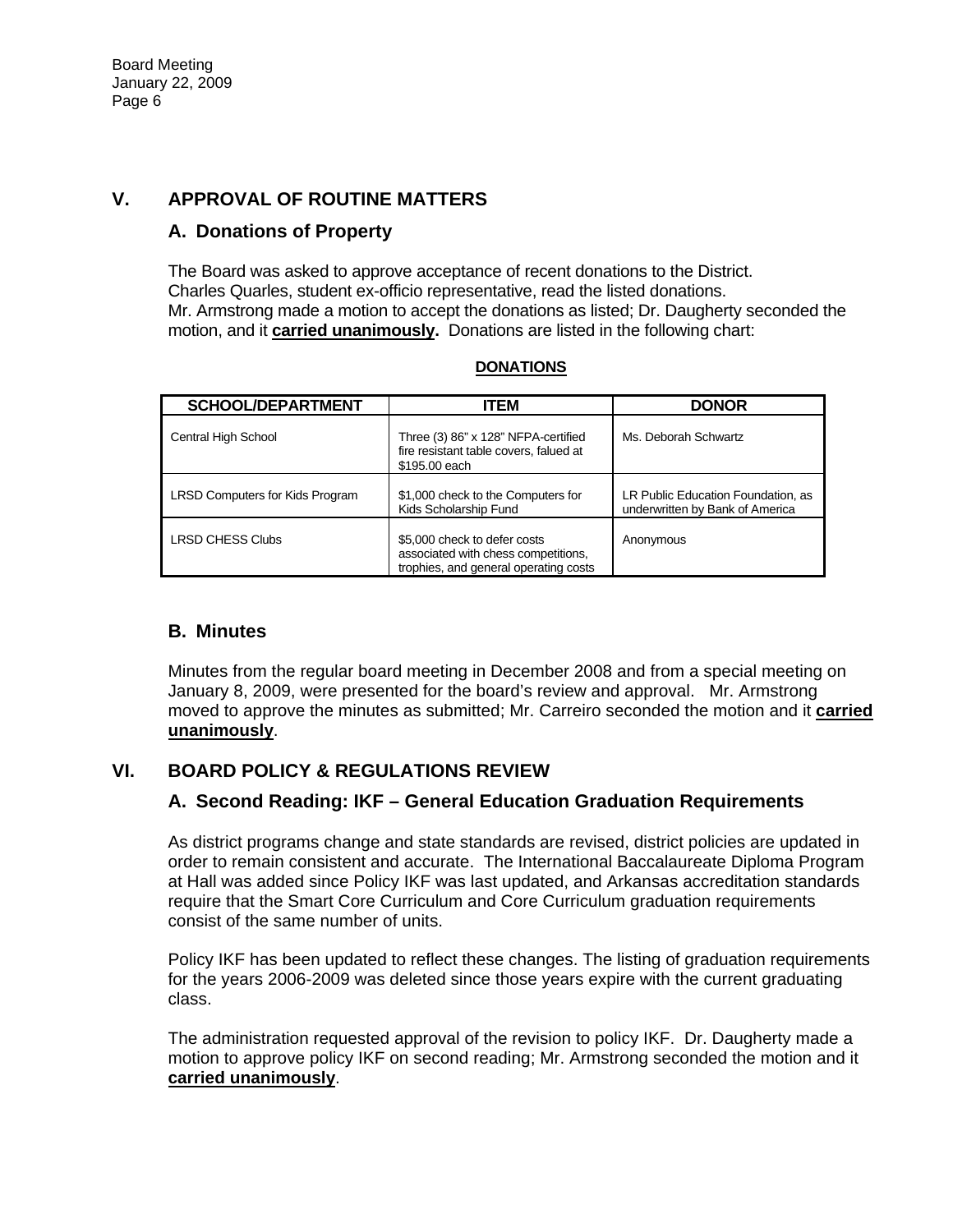# **B. First Reading: Revision of IKE – Promotion and Retention of Students**

In order to be aligned with Arkansas law, the board was asked to approve a revision to policy IKE Promotion and Retention of Students. The policy was revised to include language from Arkansas Act 2243 of 2005 which specified that students who are not proficient on the state Benchmark exam in either math, literacy or science must participate in his/her academic improvement plan (AIP) in order to be promoted from one grade to the next.

The administration requested approval on first reading. Ms. Fox moved to approve the recommendation; Mr. Armstrong seconded the motion and it **carried unanimously**.

# **C. Regulation Revisions: IHCC-R; IKA-R; IKC-R; IKE-R; IKF-R**

As district programs and state laws and regulations change, the updating of regulations is necessary to ensure accuracy and alignment. The board was asked to review the following regulations, however no action was required.

- − IKE-R Promotion, Acceleration, Retention, and Administrative Placement of Students, PreK-12: aligned with Act 2243 of 2005 which contains specific language that students who are not proficient on the state Benchmark Exams must participate in an improvement plan in order to be promoted to the next grade.
- − IKA-R Nine-Week/Semester/Yearly Grading Procedures and IKF-R General Graduation Requirements revised to include the International Baccalaureate Diploma Program at Hall High, the modification of the fourth year of mathematics when Algebra I is taken at the 7th grade, and the correction that United States Government may no longer substitute for the state required Civics course.
- − IHCC-R Pre-advanced Placement and Advanced Placement Courses Grades 6- 12, placement procedures were removed to ensure open access for all students to the most rigorous courses.
- − IKC-R Class Rankings/Grade-Point Averages include language changes which provide clarification of the utilization of NovaNET and Plato as the district's credit recovery program.

# **VII. ADMINISTRATION**

### **A. Budget Reduction Recommendations**

Detailed budget reduction recommendations were presented for the Board's review at the December board meeting and again at a special meeting on January 8th, 2009. Based on discussions since that time, additional detailed information was presented for consideration and board approval.

Ms. Elfrink addressed the recent discovery of coding discrepancies from the 2007 report of the Arkansas Bureau of Legislative Research. As changes are made in the coding of district expenditures, it is expected that this and future yearly reports will be accurate. The BLR is not expected to make an official corrected report, but the district's administrative costs are now more accurately reflected as comparable to other districts across the state.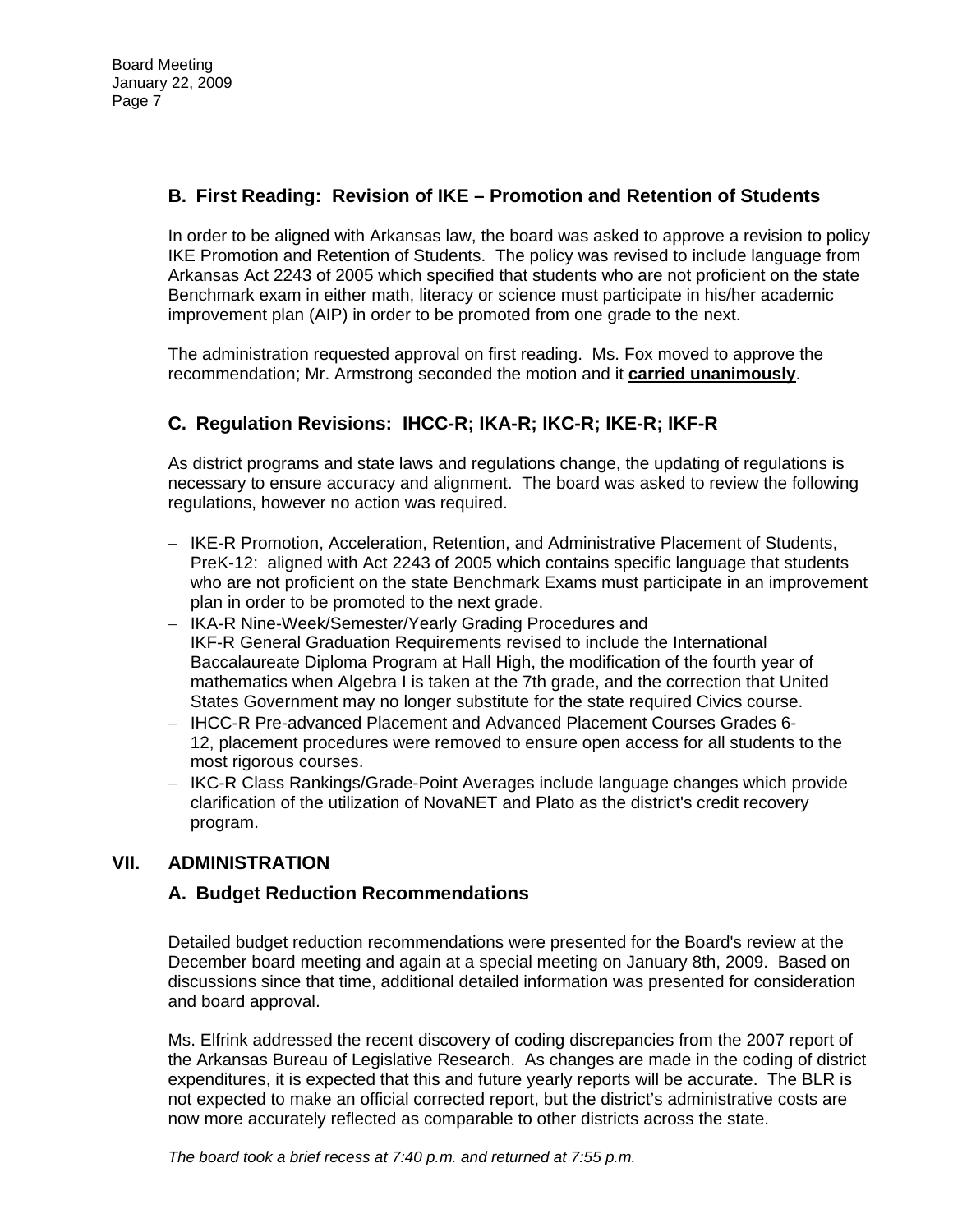When the board returned, Ms. Elfrink continued with an overview of budget reduction proposals from the administration. In addition, Mr. Hartz and Dr. Mitchell reviewed the specific reductions recommended by the administration and responded to questions from the board. The specific reductions would be evident in a reduction in staff by attrition; a proposal to reduce the length of 12-month, 250 day administrative staff by ten days; the elimination of the TAP program at Stephens and Rockefeller; the conversion of Woodruff Elementary School to a pre-kindergarten center; and conversion from a true block schedule to a modified block schedule at the middle schools.

The board voted on each item separately.

- − On the proposal to reduce central office support staff by attrition and by administrative reassignment, Dr. Daugherty made a motion to approve the recommendation. Mr. Armstrong seconded the motion, and it **carried 5-2** with Ms. Fox and Ms. Curry voting no. *After the vote, Ms. Fox and Ms. Curry stated that they had intended to vote in support of the proposal.*
- − On the recommendation to reduce the length of the contract days for 250 day employees to 240 days, Dr. Mitchell made a motion to approve the recommendation and Dr. Daugherty seconded the motion. The **motion failed** with Dr. Daugherty, Dr. Mitchell and Mr. Armstrong voting in favor; Ms. Curry, Ms. Fox, Mr. Carreiro, and Mr. Kurrus voting no.
- − On the recommended conversion of Woodruff Elementary School to a pre-kindergarten / early childhood center, Dr. Daugherty moved to approve the recommendation; Dr. Mitchell seconded. The motion **carried 5-2**, with Ms. Fox and Mr. Kurrus voting against the motion.
- − On the recommendation to eliminate the TAP program at Stephens and Rockefeller Elementary Schools, Dr. Daugherty made a motion to approve. Dr. Mitchell seconded the motion, and it **carried 4-3**, with Mr. Carreiro, Ms. Fox and Mr. Kurrus voting no.
- − On the superintendent's recommendation to implement a modified block schedule at the middle schools, Dr. Daugherty made a motion to accept the recommendation. Mr. Armstrong seconded the motion. There was brief discussion regarding the proposed modifications with Dr. Watson assuring the board that the building principal, campus leadership team, school staff, and parents would have input on the development of each school's schedule. The motion **carried 6-1**, with Ms. Fox casting the no vote.

# **VIII. EDUCATIONAL SERVICES**

### **A. Course Approval at Central High School, 2009-2010**

The board was asked to approve the addition of a course in marine biology and oceanography at Central High School for the 2009-2010 school year. This course would allow students to apply the knowledge and laboratory skills they learn in physical science and biology courses as they study a diverse ecosystem and the physical processes that shape it. The study of marine biology and oceanography connects all the core sciences that students are traditionally exposed to in high school. Ms. Fox moved to approve the recommendation; Dr. Daugherty seconded the motion and it **carried unanimously**.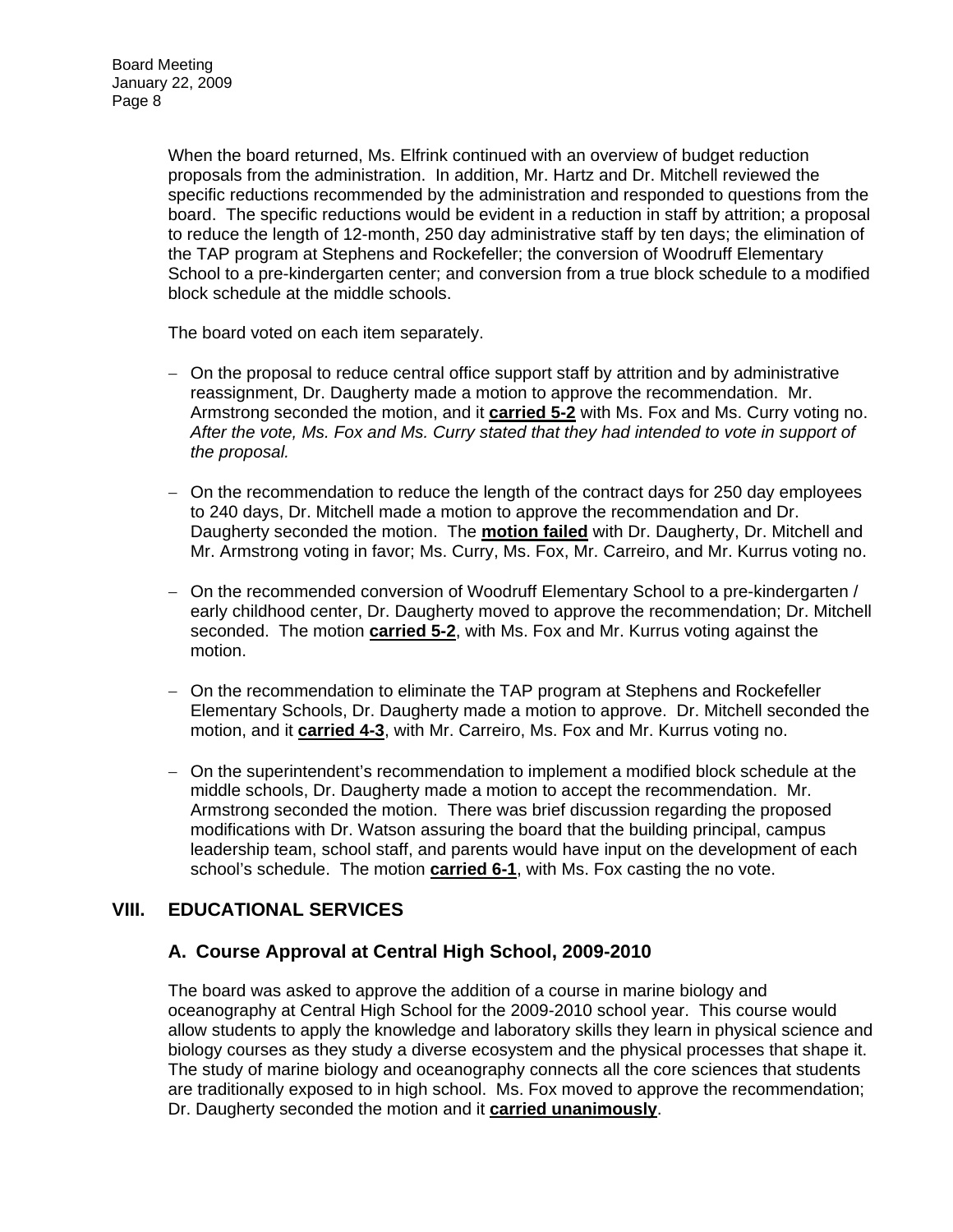### **B. Grant Submission: US Department of Education – Teaching American History**

The administration proposed to submit a Teaching American History grant application to implement high-quality professional development for all American history teachers. The purpose of the program is to raise student achievement by improving teachers' knowledge, understanding, and appreciation of traditional American history. It is expected that the program will improve instruction and raise student achievement. The grant would provide \$1,000,000 over the three year grant period and would build upon the 2006 Teaching American History initiative which will expire in June 2009.

The grant partners would include the University of Arkansas at Little Rock Department of History, National History Day, the Clinton Library, and the Central High National Historic Museum. Dr. Daugherty made a motion to approve submission of the grant application. Mr. Carreiro seconded the motion and it **carried 4-2** with Ms. Fox and Mr. Kurrus voting no. Mr. Armstrong was absent at the time of the vote.

## **IX. HUMAN RESOURCES**

### **A. Personnel Changes**

Routine personnel changes were provided as part of the board's agenda. In addition, employee Larry Ray who was scheduled for a board hearing after the meeting, resigned prior to the hearing. His resignation was added to the list of recommendations for the board's consideration and approval. Mr. Carreiro moved to approve the personnel changes as amended. Dr. Daugherty seconded the motion and it **carried unanimously**.

# **X. FINANCE & SUPPORT SERVICES**

The monthly financial reports were provided as part of the board's agenda.

### **XI. CLOSING REMARKS**

Dr. Watson announced the annual Magnet School Fair, to be held this weekend at McCain Mall. She also reminded the audience of the district's open enrollment period, which runs from January 26 to February 6, 2009, and the west Little Rock School groundbreaking ceremony which is scheduled for Tuesday, February 3, 2009.

### **EXECUTIVE SESSION:**

The board met briefly to review the instrument that will be used to conduct the annual evaluation of the Superintendent. Mr. Kurrus moved for approval of the instrument, with one correction of a typographical error. Ms. Fox seconded the motion and it **carried unanimously**.

*The board recessed at 9:25 and returned at 9:45 to conduct a closed employee hearing.*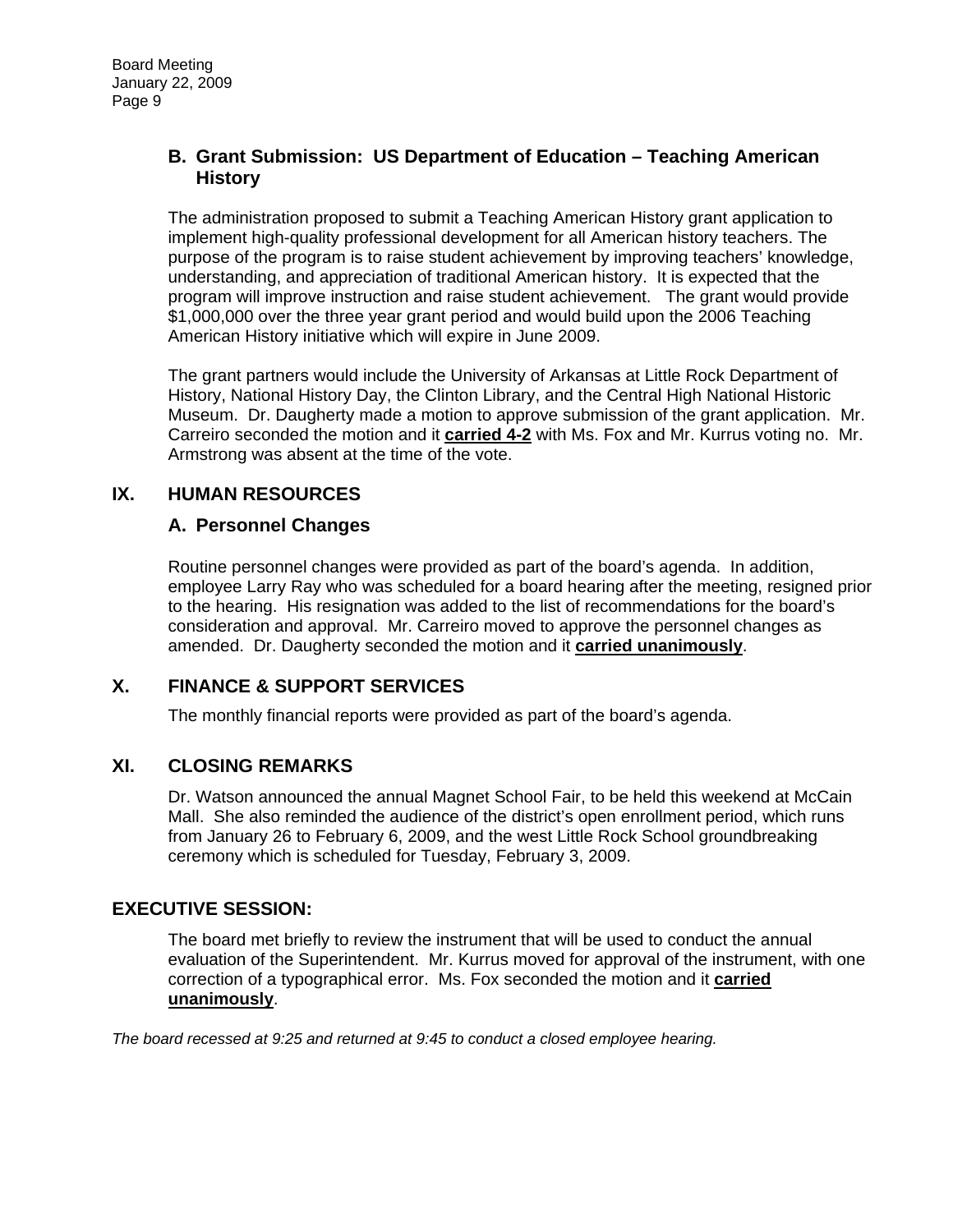Board Meeting January 22, 2009 Page 10

### **EMPLOYEE HEARING**

The board convened a closed employee hearing at 9:45 p.m. Attorney Khayyam Eddings represented the district; Attorney John Walker represented <the employee>. Mr. Eddings and Mr. Walker opened by reviewing documents from a board hearing held in December 2005. In that hearing, the board voted to provide a salary adjustment for <the employee> from grade 37 to grade 40 and to pay back pay for the time frame when <the employee> and another employee . . . were in the same position doing the same work.

Mr. Walker argued that when <the employee> was promoted from a grade 37 to a grade 40 her salary actually went down and that he had been trying to get the administration to address the matter since the December 2005 hearing. He provided copies of an e-mail from . . . Department Director . . . whereby <the employee> and <other employee> were told that the district's reorganization would result in a change to their contracts and that they would be promoted to a grade 43.

Mr. Walker reported that employees 1, 2, and 3 asked for a review of their placement on the salary schedule in November, and that they had asked for the salary review committee to resolve a dispute in their salary placement. These employees had also requested a hearing with the superintnendent regarding their placement.

Robert Robinson, coordinator of classified employees, responded to questions from Mr. Walker regarding the varying pay schedules for clerical employees and the difference between steps within the pay grades. Mr. Robinson explained that the salary, grade level and steps are specified by the responsibilities of the job description and may differ according to the levels of responsibility detailed by the vacancy documents. Mr. Eddings objected to additional questions from Mr. Walker which were related to the hiring of another clerical employee in the Human Resources Department.

Beverly Griffin, recorder of the minutes, responded to questions from the attorneys regarding the approved minutes from the December 2005 board hearing for <the employee>. Mr. Walker asked for an explanation about an insertion that was made *"(the same daily rate of pay)"* which was included in the minutes approved by the board. Ms. Griffin responded that any insertions within parenthesis would have been requested by a board member prior to the board taking action to approve the minutes.

<the employee> responded to questions regarding her current salary placement and stated that during the time of the reorganization she was promised an upgrade on the salary schedule to a grade 42. She currently remains on grade 40. She stated that she had tried to work through her issues with Mr. Robinson and the salary review committee, but that she had been unable to reach a resolution.

The board deliberated briefly and reconvened prior to the Recorder returning to the room. Mr. Carreiro provided a written copy of the motion made by Mr. Kurrus. Mr. Kurrus moved to grant back pay computed as grade 40, 220 days, and prior to the original hearing which is \$10,488.00. Dr. Daugherty seconded the motion. The motion **carried 6-0**.

Mr. Kurrus asked that the administration follow the grievance policy on the remaining issue of increasing the salary from grade 40 to grade 42. Mr. Armstrong then moved to grant reasonable attorneys fees to Mr. Walker for representation of <the employee>. Dr. Daugherty seconded the motion, and it **carried 6-0.**